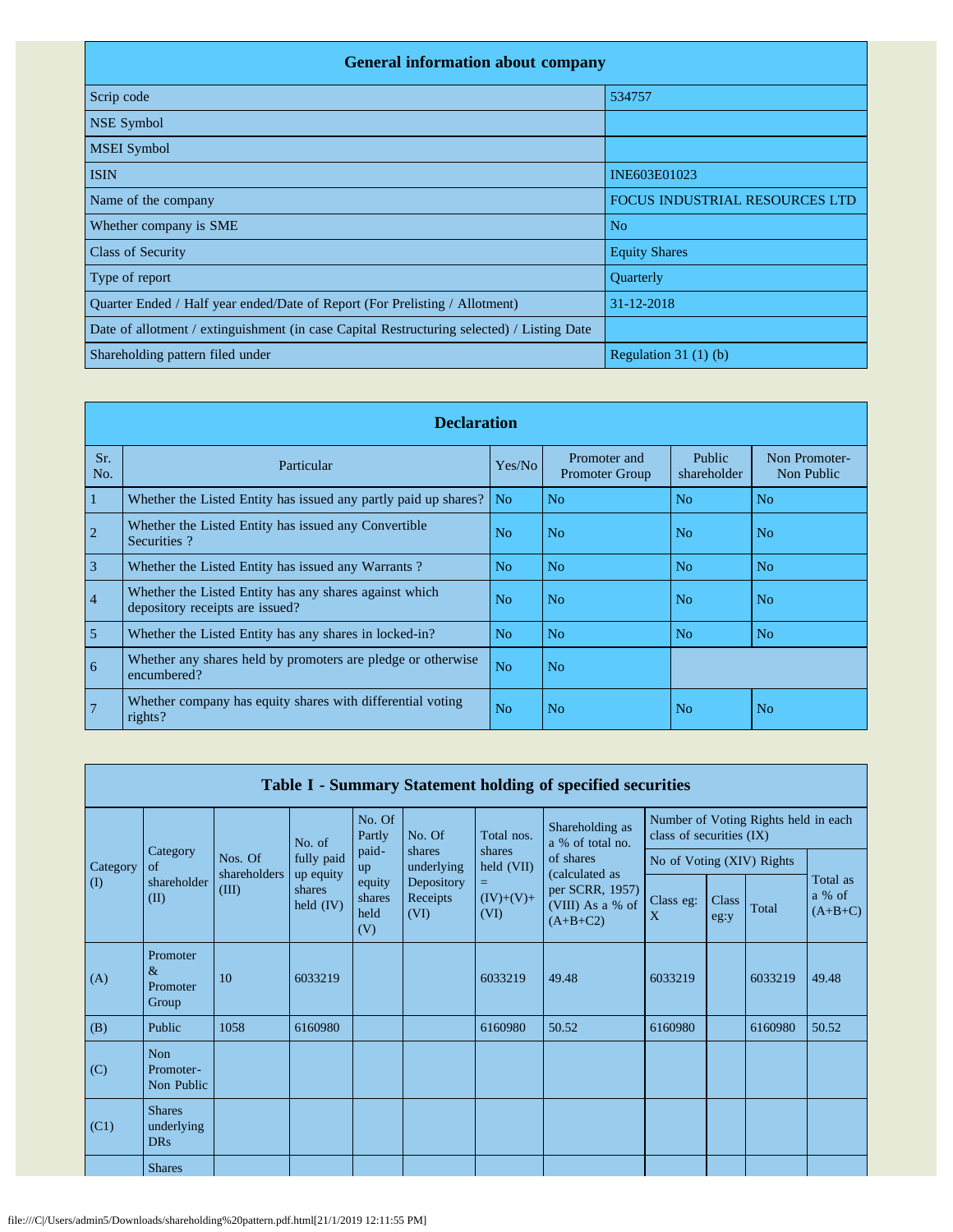| (C2) | held by<br>Employee<br><b>Trusts</b> |      |          |  |          |     |          |              |  |
|------|--------------------------------------|------|----------|--|----------|-----|----------|--------------|--|
|      | Total                                | 1068 | 12194199 |  | 12194199 | 100 | 12194199 | 12194199 100 |  |

| Table I - Summary Statement holding of specified securities |                                                |                                                                                          |                                                                             |                                                                                                               |                                                                                                                                                                                |                                        |                                                         |                                                                               |                                                         |                                       |
|-------------------------------------------------------------|------------------------------------------------|------------------------------------------------------------------------------------------|-----------------------------------------------------------------------------|---------------------------------------------------------------------------------------------------------------|--------------------------------------------------------------------------------------------------------------------------------------------------------------------------------|----------------------------------------|---------------------------------------------------------|-------------------------------------------------------------------------------|---------------------------------------------------------|---------------------------------------|
| Category<br>$\rm(D)$                                        | Category<br>of<br>shareholder<br>(II)          | No. Of<br><b>Shares</b><br>Underlying<br>Outstanding<br>convertible<br>securities<br>(X) | No. of<br><b>Shares</b><br>Underlying<br>Outstanding<br>Warrants<br>$(X_i)$ | No. Of Shares<br>Underlying<br>Outstanding<br>convertible<br>securities and<br>No. Of<br>Warrants (Xi)<br>(a) | Shareholding, as a %<br>assuming full<br>conversion of<br>convertible securities (<br>as a percentage of<br>diluted share capital)<br>$(XI)=(VII)+(X)$ As a<br>% of $(A+B+C2)$ | Number of<br>Locked in<br>shares (XII) |                                                         | Number of<br><b>Shares</b><br>pledged or<br>otherwise<br>encumbered<br>(XIII) |                                                         | Number of<br>equity shares<br>held in |
|                                                             |                                                |                                                                                          |                                                                             |                                                                                                               |                                                                                                                                                                                | No.<br>(a)                             | As a<br>$%$ of<br>total<br><b>Shares</b><br>held<br>(b) | No.<br>(a)                                                                    | As a<br>$%$ of<br>total<br><b>Shares</b><br>held<br>(b) | dematerialized<br>form $(XIV)$        |
| (A)                                                         | Promoter<br>$\&$<br>Promoter<br>Group          |                                                                                          |                                                                             |                                                                                                               | 49.48                                                                                                                                                                          |                                        |                                                         |                                                                               |                                                         | 6033219                               |
| (B)                                                         | Public                                         |                                                                                          |                                                                             |                                                                                                               | 50.52                                                                                                                                                                          |                                        |                                                         |                                                                               |                                                         | 6160980                               |
| (C)                                                         | Non<br>Promoter-<br>Non Public                 |                                                                                          |                                                                             |                                                                                                               |                                                                                                                                                                                |                                        |                                                         |                                                                               |                                                         |                                       |
| (C1)                                                        | <b>Shares</b><br>underlying<br><b>DRs</b>      |                                                                                          |                                                                             |                                                                                                               |                                                                                                                                                                                |                                        |                                                         |                                                                               |                                                         |                                       |
| (C2)                                                        | Shares held<br>by<br>Employee<br><b>Trusts</b> |                                                                                          |                                                                             |                                                                                                               |                                                                                                                                                                                |                                        |                                                         |                                                                               |                                                         |                                       |
|                                                             | Total                                          |                                                                                          |                                                                             |                                                                                                               | 100                                                                                                                                                                            |                                        |                                                         |                                                                               |                                                         | 12194199                              |

| Table II - Statement showing shareholding pattern of the Promoter and Promoter Group |                                                                                      |                                                                              |                                                            |                                       |                                              |                                            |                                                                                                                                  |                                                                  |               |         |                                           |
|--------------------------------------------------------------------------------------|--------------------------------------------------------------------------------------|------------------------------------------------------------------------------|------------------------------------------------------------|---------------------------------------|----------------------------------------------|--------------------------------------------|----------------------------------------------------------------------------------------------------------------------------------|------------------------------------------------------------------|---------------|---------|-------------------------------------------|
|                                                                                      |                                                                                      |                                                                              |                                                            | No.<br>Of                             |                                              |                                            | Shareholding<br>as a % of<br>total no. of<br>shares<br>(calculated<br>as per<br>SCRR,<br>1957) (VIII)<br>As a % of<br>$(A+B+C2)$ | Number of Voting Rights held in<br>each class of securities (IX) |               |         |                                           |
|                                                                                      |                                                                                      | Nos. Of                                                                      | No. of<br>fully paid<br>up equity<br>shares<br>held $(IV)$ | Partly<br>paid-                       | No. Of<br>shares                             | Total nos.<br>shares                       |                                                                                                                                  | No of Voting (XIV) Rights                                        |               |         | Total                                     |
| Sr.                                                                                  | Category $\&$<br>Name of the<br>Shareholders (I)                                     | shareholders<br>(III)                                                        |                                                            | up<br>equity<br>shares<br>held<br>(V) | underlying<br>Depository<br>Receipts<br>(VI) | $\text{held (VII)}$<br>$(IV)+(V)+$<br>(VI) |                                                                                                                                  | Class eg:<br>$\mathbf{X}$                                        | Class<br>eg:y | Total   | as a %<br>of<br>Total<br>Voting<br>rights |
| $\mathbf{A}$                                                                         | Table II - Statement showing shareholding pattern of the Promoter and Promoter Group |                                                                              |                                                            |                                       |                                              |                                            |                                                                                                                                  |                                                                  |               |         |                                           |
| (1)                                                                                  | Indian                                                                               |                                                                              |                                                            |                                       |                                              |                                            |                                                                                                                                  |                                                                  |               |         |                                           |
| (a)                                                                                  | Individuals/Hindu<br>undivided Family                                                | 10                                                                           | 6033219                                                    |                                       |                                              | 6033219                                    | 49.48                                                                                                                            | 6033219                                                          |               | 6033219 | 49.48                                     |
| Sub-Total $(A)(1)$                                                                   |                                                                                      | 10                                                                           | 6033219                                                    |                                       |                                              | 6033219                                    | 49.48                                                                                                                            | 6033219                                                          |               | 6033219 | 49.48                                     |
| (2)                                                                                  | Foreign                                                                              |                                                                              |                                                            |                                       |                                              |                                            |                                                                                                                                  |                                                                  |               |         |                                           |
| Total Shareholding of<br>Promoter and Promoter<br>Group $(A)=(A)(1)+(A)(2)$          |                                                                                      | 10<br>6033219<br>6033219<br>49.48<br>6033219<br>6033219<br>49.48             |                                                            |                                       |                                              |                                            |                                                                                                                                  |                                                                  |               |         |                                           |
| $\mathbf B$                                                                          |                                                                                      | Table III - Statement showing shareholding pattern of the Public shareholder |                                                            |                                       |                                              |                                            |                                                                                                                                  |                                                                  |               |         |                                           |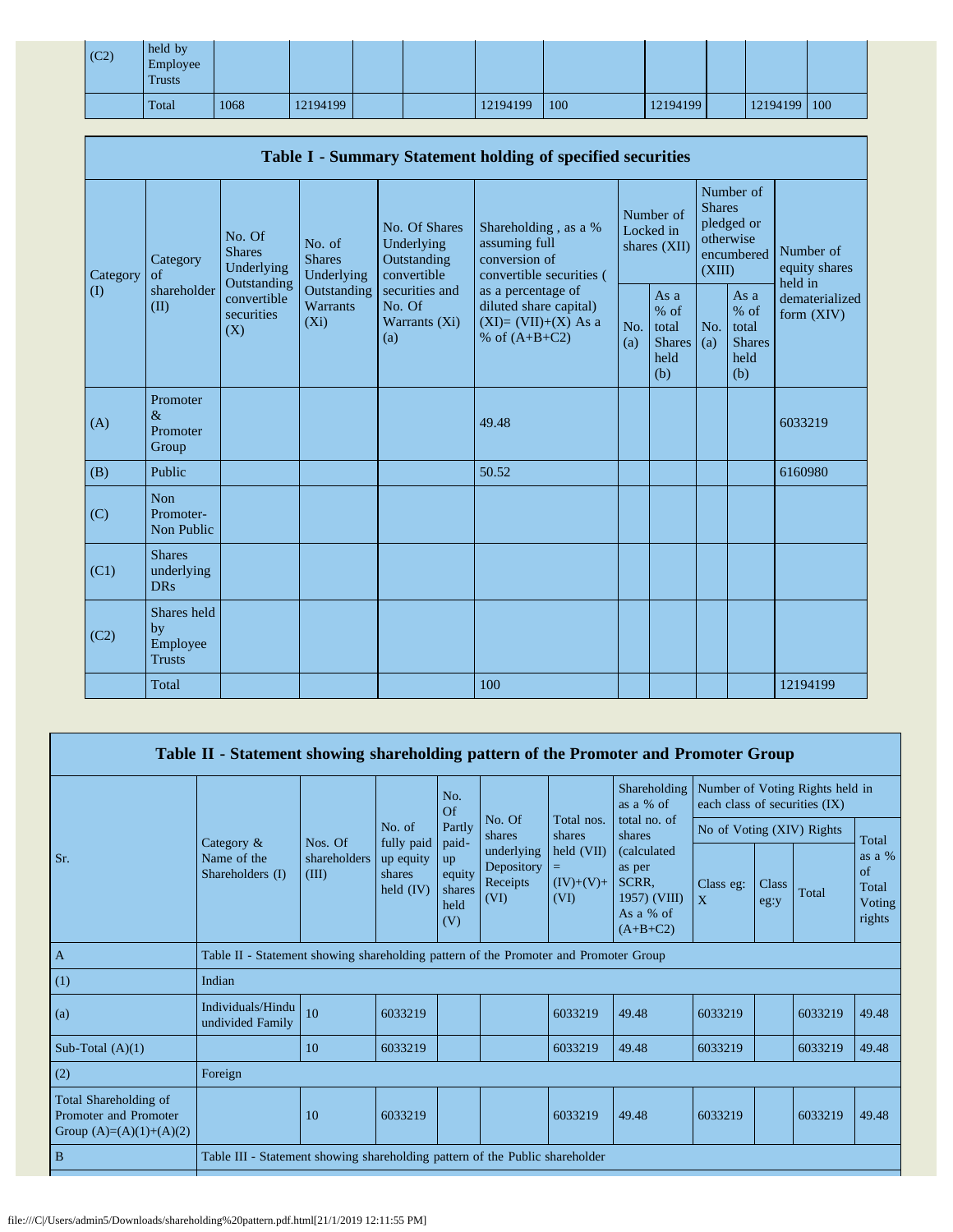| (1)                                                               | <b>Institutions</b>                                                                                                 |                                                                                               |          |  |  |          |       |          |  |          |       |
|-------------------------------------------------------------------|---------------------------------------------------------------------------------------------------------------------|-----------------------------------------------------------------------------------------------|----------|--|--|----------|-------|----------|--|----------|-------|
| (3)                                                               | Non-institutions                                                                                                    |                                                                                               |          |  |  |          |       |          |  |          |       |
| (a(i))                                                            | Individuals -<br>i.Individual<br>shareholders<br>holding nominal<br>share capital up<br>to Rs. 2 lakhs.             | 894                                                                                           | 1660307  |  |  | 1660307  | 13.62 | 1660307  |  | 1660307  | 13.62 |
| (a(ii))                                                           | Individuals - ii.<br>Individual<br>shareholders<br>holding nominal<br>share capital in<br>excess of Rs. 2<br>lakhs. | 53                                                                                            | 3201060  |  |  | 3201060  | 26.25 | 3201060  |  | 3201060  | 26.25 |
| (e)                                                               | Any Other<br>(specify)                                                                                              | 111                                                                                           | 1299613  |  |  | 1299613  | 10.66 | 1299613  |  | 1299613  | 10.66 |
| Sub-Total $(B)(3)$                                                |                                                                                                                     | 1058                                                                                          | 6160980  |  |  | 6160980  | 50.52 | 6160980  |  | 6160980  | 50.52 |
| <b>Total Public</b><br>Shareholding<br>$(B)=(B)(1)+(B)(2)+(B)(3)$ |                                                                                                                     | 1058                                                                                          | 6160980  |  |  | 6160980  | 50.52 | 6160980  |  | 6160980  | 50.52 |
| ${\bf C}$                                                         |                                                                                                                     | Table IV - Statement showing shareholding pattern of the Non Promoter- Non Public shareholder |          |  |  |          |       |          |  |          |       |
| Total $(A+B+C2)$                                                  |                                                                                                                     | 1068                                                                                          | 12194199 |  |  | 12194199 | 100   | 12194199 |  | 12194199 | 100   |
| Total $(A+B+C)$                                                   |                                                                                                                     | 1068                                                                                          | 12194199 |  |  | 12194199 | 100   | 12194199 |  | 12194199 | 100   |

| Table II - Statement showing shareholding pattern of the Promoter and Promoter Group |                                                 |                                                                                      |                                                           |                                                                                           |                                        |                                                           |                                                                               |                                                         |                                       |  |
|--------------------------------------------------------------------------------------|-------------------------------------------------|--------------------------------------------------------------------------------------|-----------------------------------------------------------|-------------------------------------------------------------------------------------------|----------------------------------------|-----------------------------------------------------------|-------------------------------------------------------------------------------|---------------------------------------------------------|---------------------------------------|--|
| Sr.                                                                                  | No. Of<br><b>Shares</b><br>Underlying           | No. of<br><b>Shares</b><br>Underlying                                                | No. Of Shares<br>Underlying<br>Outstanding<br>convertible | Shareholding, as a<br>% assuming full<br>conversion of<br>convertible securities          | Number of<br>Locked in<br>shares (XII) |                                                           | Number of<br><b>Shares</b><br>pledged or<br>otherwise<br>encumbered<br>(XIII) |                                                         | Number of<br>equity shares<br>held in |  |
|                                                                                      | Outstanding<br>convertible<br>securities<br>(X) | Outstanding<br>Warrants<br>$(X_i)$                                                   | securities and<br>No. Of<br>Warrants (Xi)<br>(a)          | (as a percentage of<br>diluted share capital)<br>$(XI)=(VII)+(X) As$<br>a % of $(A+B+C2)$ | No.<br>(a)                             | As $a$<br>$%$ of<br>total<br><b>Shares</b><br>held<br>(b) | No.<br>(a)                                                                    | As a<br>$%$ of<br>total<br><b>Shares</b><br>held<br>(b) | dematerialized<br>form (XIV)          |  |
| $\overline{A}$                                                                       |                                                 | Table II - Statement showing shareholding pattern of the Promoter and Promoter Group |                                                           |                                                                                           |                                        |                                                           |                                                                               |                                                         |                                       |  |
| (1)                                                                                  | Indian                                          |                                                                                      |                                                           |                                                                                           |                                        |                                                           |                                                                               |                                                         |                                       |  |
| (a)                                                                                  |                                                 |                                                                                      |                                                           | 49.48                                                                                     |                                        |                                                           |                                                                               |                                                         | 6033219                               |  |
| Sub-Total $(A)(1)$                                                                   |                                                 |                                                                                      |                                                           | 49.48                                                                                     |                                        |                                                           |                                                                               |                                                         | 6033219                               |  |
| (2)                                                                                  | Foreign                                         |                                                                                      |                                                           |                                                                                           |                                        |                                                           |                                                                               |                                                         |                                       |  |
| Total Shareholding of<br>Promoter and Promoter<br>Group $(A)=(A)(1)+(A)(2)$          |                                                 |                                                                                      |                                                           | 49.48                                                                                     |                                        |                                                           |                                                                               |                                                         | 6033219                               |  |
| $\, {\bf B}$                                                                         |                                                 |                                                                                      |                                                           | Table III - Statement showing shareholding pattern of the Public shareholder              |                                        |                                                           |                                                                               |                                                         |                                       |  |
| (1)                                                                                  | <b>Institutions</b>                             |                                                                                      |                                                           |                                                                                           |                                        |                                                           |                                                                               |                                                         |                                       |  |
| (3)                                                                                  | Non-institutions                                |                                                                                      |                                                           |                                                                                           |                                        |                                                           |                                                                               |                                                         |                                       |  |
| (a(i))                                                                               |                                                 |                                                                                      |                                                           | 13.62                                                                                     |                                        |                                                           |                                                                               |                                                         | 1660307                               |  |
| (a(ii))                                                                              |                                                 |                                                                                      |                                                           | 26.25                                                                                     |                                        |                                                           |                                                                               |                                                         | 3201060                               |  |
| (e)                                                                                  |                                                 |                                                                                      |                                                           | 10.66                                                                                     |                                        |                                                           |                                                                               |                                                         | 1299613                               |  |
| Sub-Total $(B)(3)$                                                                   |                                                 |                                                                                      |                                                           | 50.52                                                                                     |                                        |                                                           |                                                                               |                                                         | 6160980                               |  |
|                                                                                      |                                                 |                                                                                      |                                                           |                                                                                           |                                        |                                                           |                                                                               |                                                         |                                       |  |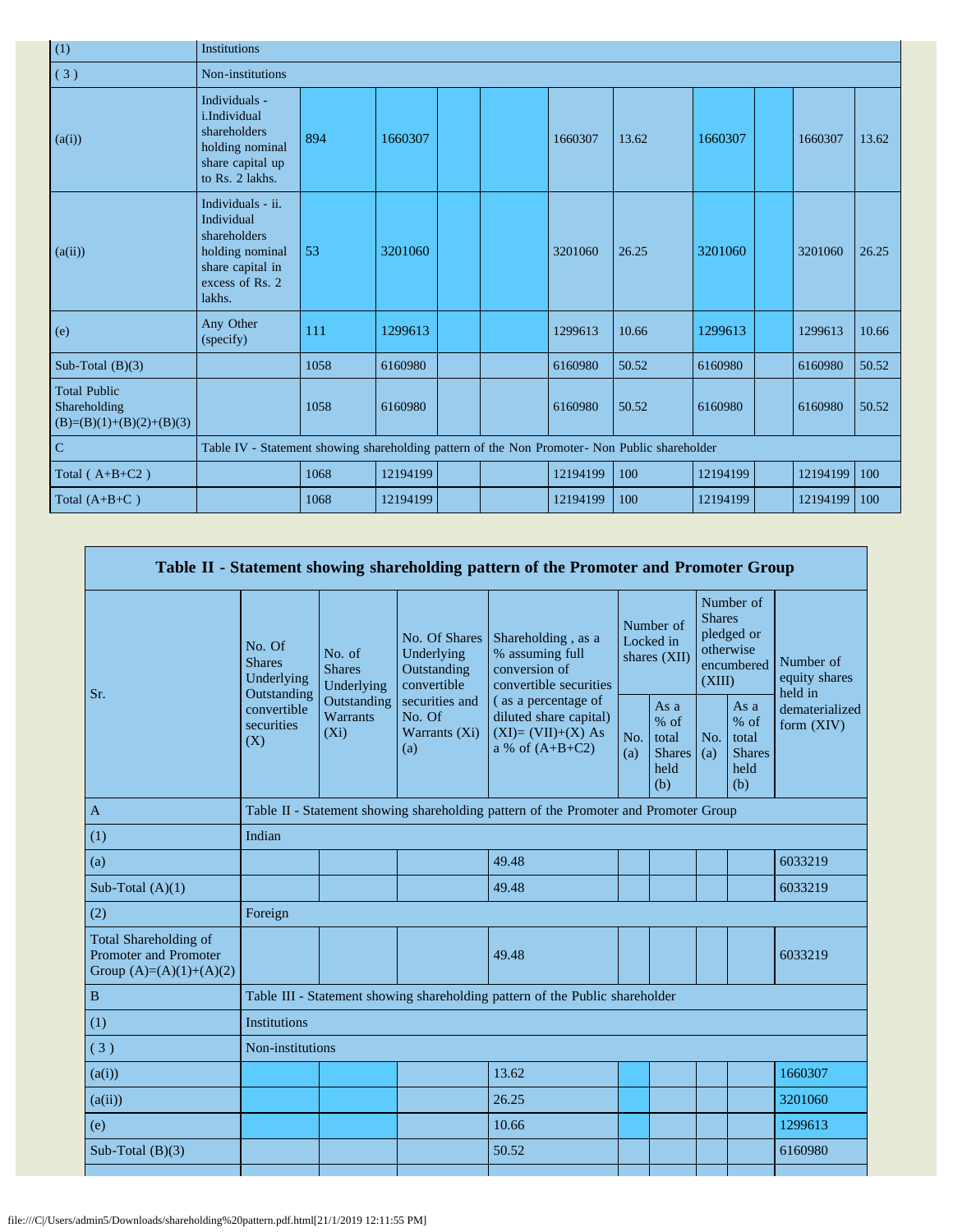| <b>Total Public</b><br>Shareholding<br>$(B)=(B)(1)+(B)(2)+(B)(3)$ |                                                                                               |  | 50.52 |  |  |  |  | 6160980  |  |
|-------------------------------------------------------------------|-----------------------------------------------------------------------------------------------|--|-------|--|--|--|--|----------|--|
|                                                                   | Table IV - Statement showing shareholding pattern of the Non Promoter- Non Public shareholder |  |       |  |  |  |  |          |  |
| Total $(A+B+C2)$                                                  |                                                                                               |  | 100   |  |  |  |  | 12194199 |  |
| Total $(A+B+C)$                                                   |                                                                                               |  | 100   |  |  |  |  | 12194199 |  |

| <b>Individuals/Hindu undivided Family</b>                                                                            |                   |                      |                |                                 |              |              |                         |  |  |
|----------------------------------------------------------------------------------------------------------------------|-------------------|----------------------|----------------|---------------------------------|--------------|--------------|-------------------------|--|--|
| Searial No.                                                                                                          | $\mathbf{1}$      | $\overline{2}$       | $\mathfrak{Z}$ | $\overline{4}$                  | 5            | 6            | 7                       |  |  |
| Name of the<br>Shareholders (I)                                                                                      | Aanchal<br>Jindal | <b>Archit Jindal</b> | Kanika         | <b>Laxman Singh</b><br>Satyapal | Mamta Jindal | Meera Mishra | Pradeep Kumar<br>Jindal |  |  |
| PAN (II)                                                                                                             | <b>AIHPJ4158R</b> | AGNPJ5775G           | CPGPK3235J     | AIDPS0821N                      | AEEPJ6955K   | AJBPM5839R   | AAIPJ8526A              |  |  |
| No. of fully paid<br>up equity shares<br>held (IV)                                                                   | 100000            | 1210000              | 8129           | 602014                          | 1095584      | 500000       | 3000                    |  |  |
| No. Of Partly<br>paid-up equity<br>shares held (V)                                                                   |                   |                      |                |                                 |              |              |                         |  |  |
| No. Of shares<br>underlying<br>Depository<br>Receipts (VI)                                                           |                   |                      |                |                                 |              |              |                         |  |  |
| Total nos. shares<br>held $(VII) =$<br>$(IV)+(V)+(VI)$                                                               | 100000            | 1210000              | 8129           | 602014                          | 1095584      | 500000       | 3000                    |  |  |
| Shareholding as a<br>% of total no. of<br>shares (calculated<br>as per SCRR,<br>1957) (VIII) As a<br>% of $(A+B+C2)$ | 0.82              | 9.92                 | 0.07           | 4.94                            | 8.98         | 4.1          | 0.02                    |  |  |
| Number of Voting Rights held in each class of securities (IX)                                                        |                   |                      |                |                                 |              |              |                         |  |  |
| Class eg:X                                                                                                           | 100000            | 1210000              | 8129           | 602014                          | 1095584      | 500000       | 3000                    |  |  |
| Class eg:y                                                                                                           |                   |                      |                |                                 |              |              |                         |  |  |
| Total                                                                                                                | 100000            | 1210000              | 8129           | 602014                          | 1095584      | 500000       | 3000                    |  |  |
| Total as a % of<br><b>Total Voting rights</b>                                                                        | 0.82              | 9.92                 | 0.07           | 4.94                            | 8.98         | 4.1          | 0.02                    |  |  |
| No. Of Shares<br>Underlying<br>Outstanding<br>convertible<br>securities $(X)$                                        |                   |                      |                |                                 |              |              |                         |  |  |
| No. of Shares<br>Underlying<br>Outstanding<br>Warrants (Xi)                                                          |                   |                      |                |                                 |              |              |                         |  |  |
| No. Of Shares<br>Underlying<br>Outstanding<br>convertible<br>securities and No.<br>Of Warrants (Xi)<br>(a)           |                   |                      |                |                                 |              |              |                         |  |  |
| Shareholding, as a<br>% assuming full<br>conversion of                                                               |                   |                      |                |                                 |              |              |                         |  |  |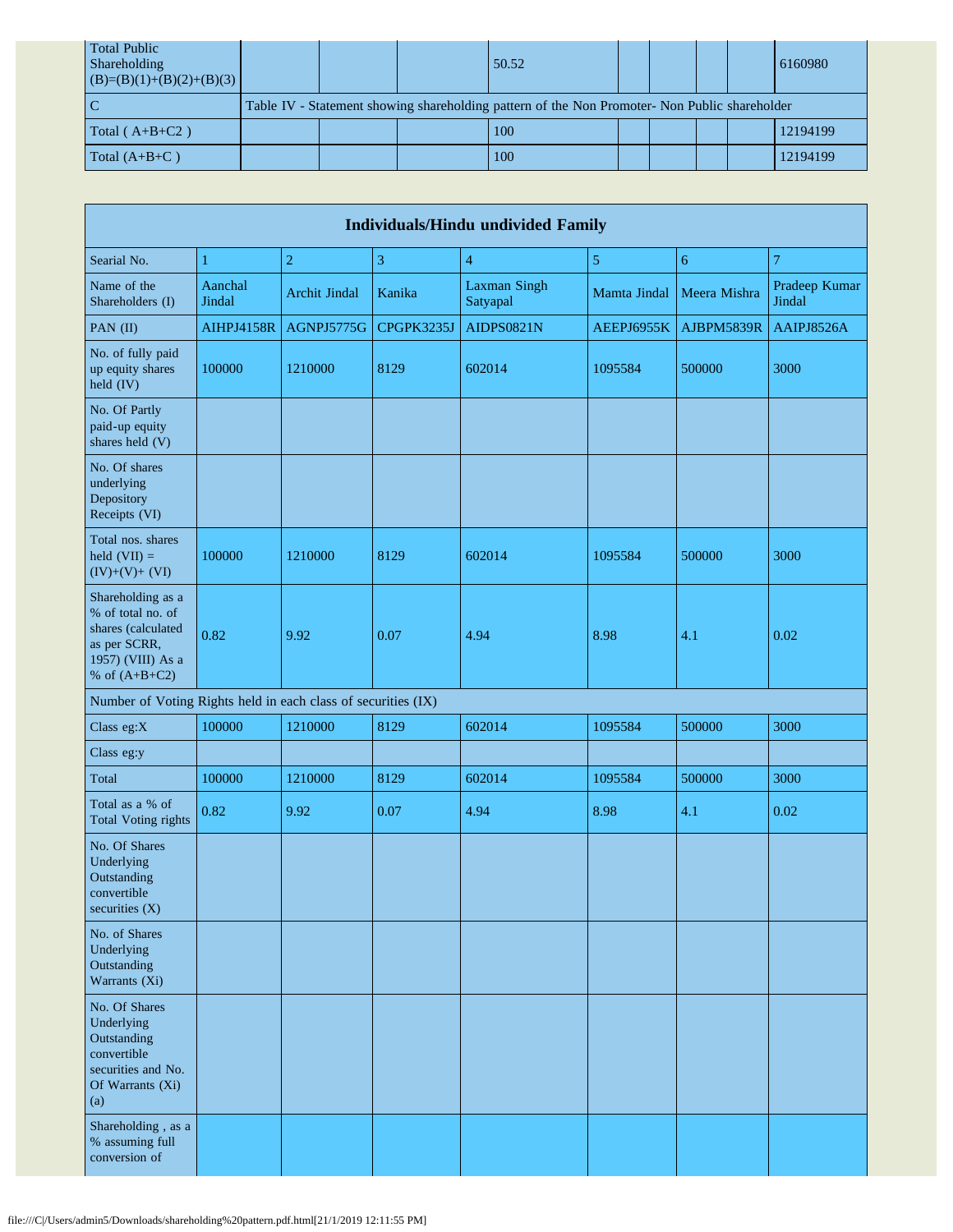| convertible<br>securities (as a<br>percentage of<br>diluted share<br>capital) $(XI)=$<br>$(VII)+(Xi)(a)$ As a<br>% of $(A+B+C2)$ | 0.82   | 9.92    | 0.07 | 4.94   | 8.98    | 4.1    | 0.02 |  |  |
|----------------------------------------------------------------------------------------------------------------------------------|--------|---------|------|--------|---------|--------|------|--|--|
| Number of Locked in shares (XII)                                                                                                 |        |         |      |        |         |        |      |  |  |
| No. $(a)$                                                                                                                        |        |         |      |        |         |        |      |  |  |
| As a % of total<br>Shares held (b)                                                                                               |        |         |      |        |         |        |      |  |  |
| Number of Shares pledged or otherwise encumbered (XIII)                                                                          |        |         |      |        |         |        |      |  |  |
| No. $(a)$                                                                                                                        |        |         |      |        |         |        |      |  |  |
| As a % of total<br>Shares held (b)                                                                                               |        |         |      |        |         |        |      |  |  |
| Number of equity<br>shares held in<br>dematerialized<br>form $(XIV)$                                                             | 100000 | 1210000 | 8129 | 602014 | 1095584 | 500000 | 3000 |  |  |
| Reason for not providing PAN                                                                                                     |        |         |      |        |         |        |      |  |  |
| Reason for not<br>providing PAN                                                                                                  |        |         |      |        |         |        |      |  |  |
| Shareholder type                                                                                                                 |        |         |      |        |         |        |      |  |  |

| <b>Individuals/Hindu undivided Family</b>                                                                            |            |                                                               |                                 |                       |  |  |  |  |  |
|----------------------------------------------------------------------------------------------------------------------|------------|---------------------------------------------------------------|---------------------------------|-----------------------|--|--|--|--|--|
| Searial No.                                                                                                          | 8          | 9                                                             | 10                              |                       |  |  |  |  |  |
| Name of the<br>Shareholders (I)                                                                                      | Renu Jain  | S.k. Jain                                                     | Pradeep Kumar Jindal & Sons Huf | Click here to go back |  |  |  |  |  |
| PAN $(II)$                                                                                                           | AFNPJ7112E | ACSPJ6904A                                                    | AAEHP9499Q                      | Total                 |  |  |  |  |  |
| No. of fully paid<br>up equity shares<br>held (IV)                                                                   | 744364     | 802204                                                        | 967924                          | 6033219               |  |  |  |  |  |
| No. Of Partly<br>paid-up equity<br>shares held (V)                                                                   |            |                                                               |                                 |                       |  |  |  |  |  |
| No. Of shares<br>underlying<br>Depository<br>Receipts (VI)                                                           |            |                                                               |                                 |                       |  |  |  |  |  |
| Total nos, shares<br>held $(VII) =$<br>$(IV)+(V)+(VI)$                                                               | 744364     | 802204                                                        | 967924                          | 6033219               |  |  |  |  |  |
| Shareholding as a<br>% of total no. of<br>shares (calculated<br>as per SCRR,<br>1957) (VIII) As a<br>% of $(A+B+C2)$ | 6.1        | 6.58                                                          | 7.94                            | 49.48                 |  |  |  |  |  |
|                                                                                                                      |            | Number of Voting Rights held in each class of securities (IX) |                                 |                       |  |  |  |  |  |
| Class $eg:X$                                                                                                         | 744364     | 802204                                                        | 967924                          | 6033219               |  |  |  |  |  |
| Class eg:y                                                                                                           |            |                                                               |                                 |                       |  |  |  |  |  |
| Total                                                                                                                | 744364     | 802204                                                        | 967924                          | 6033219               |  |  |  |  |  |
| Total as a % of<br><b>Total Voting rights</b>                                                                        | 6.1        | 6.58                                                          | 7.94                            | 49.48                 |  |  |  |  |  |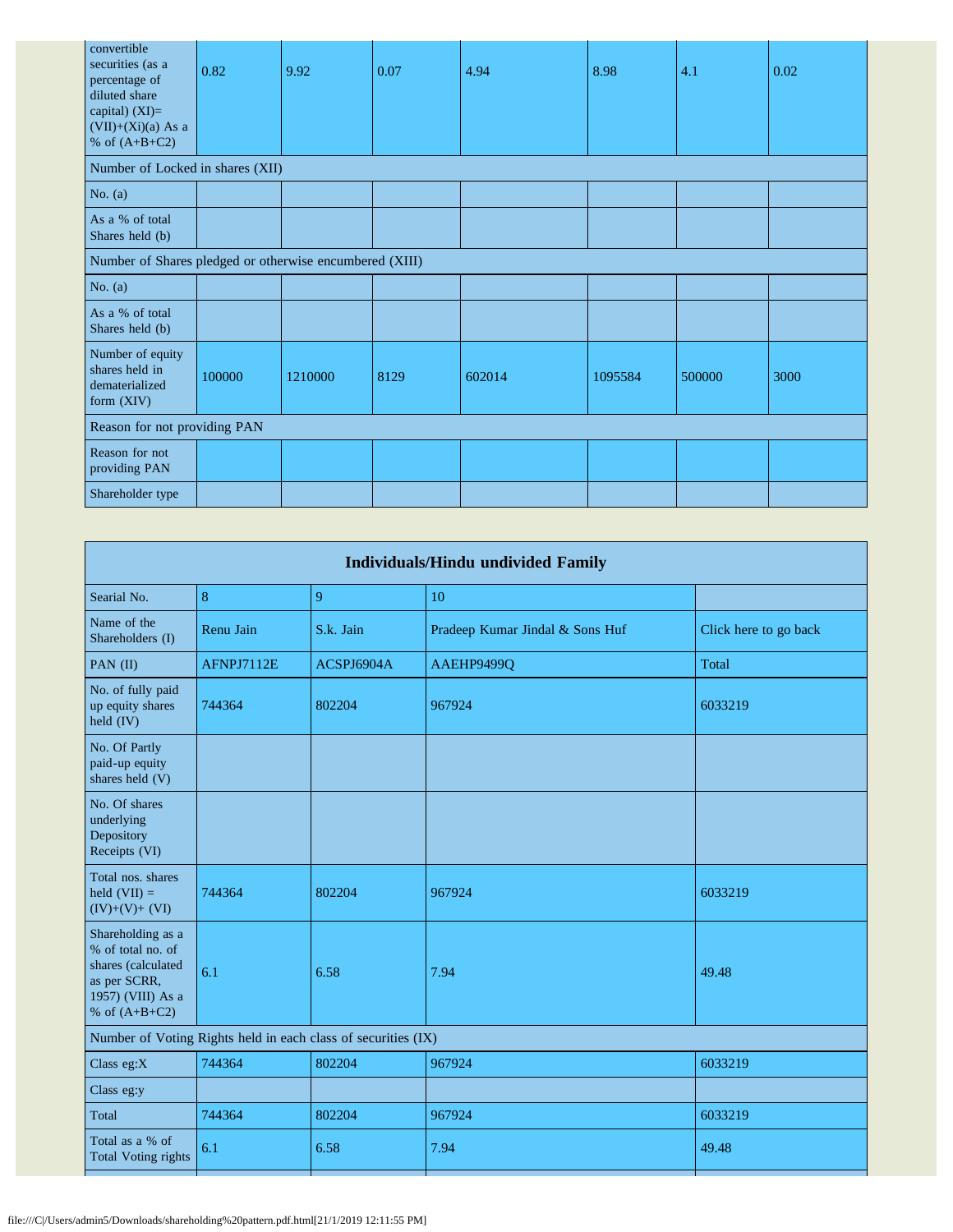| No. Of Shares<br>Underlying<br>Outstanding<br>convertible<br>securities $(X)$                                                                                                            |                                                         |        |        |         |  |  |
|------------------------------------------------------------------------------------------------------------------------------------------------------------------------------------------|---------------------------------------------------------|--------|--------|---------|--|--|
| No. of Shares<br>Underlying<br>Outstanding<br>Warrants (Xi)                                                                                                                              |                                                         |        |        |         |  |  |
| No. Of Shares<br>Underlying<br>Outstanding<br>convertible<br>securities and No.<br>Of Warrants (Xi)<br>(a)                                                                               |                                                         |        |        |         |  |  |
| Shareholding, as a<br>% assuming full<br>conversion of<br>convertible<br>securities (as a<br>percentage of<br>diluted share<br>capital) (XI)=<br>$(VII)+(Xi)(a)$ As a<br>% of $(A+B+C2)$ | 6.1                                                     | 6.58   | 7.94   | 49.48   |  |  |
| Number of Locked in shares (XII)                                                                                                                                                         |                                                         |        |        |         |  |  |
| No. $(a)$                                                                                                                                                                                |                                                         |        |        |         |  |  |
| As a % of total<br>Shares held (b)                                                                                                                                                       |                                                         |        |        |         |  |  |
|                                                                                                                                                                                          | Number of Shares pledged or otherwise encumbered (XIII) |        |        |         |  |  |
| No. $(a)$                                                                                                                                                                                |                                                         |        |        |         |  |  |
| As a % of total<br>Shares held (b)                                                                                                                                                       |                                                         |        |        |         |  |  |
| Number of equity<br>shares held in<br>dematerialized<br>form (XIV)                                                                                                                       | 744364                                                  | 802204 | 967924 | 6033219 |  |  |
| Reason for not providing PAN                                                                                                                                                             |                                                         |        |        |         |  |  |
| Reason for not<br>providing PAN                                                                                                                                                          |                                                         |        |        |         |  |  |
| Shareholder type                                                                                                                                                                         |                                                         |        |        |         |  |  |

| Individuals - ii. Individual shareholders holding nominal share capital in excess of Rs. 2 lakhs. |                    |                     |             |              |                       |  |  |
|---------------------------------------------------------------------------------------------------|--------------------|---------------------|-------------|--------------|-----------------------|--|--|
| Searial No.                                                                                       |                    | 2                   | 3           | 4            |                       |  |  |
| Name of the<br>Shareholders (I)                                                                   | <b>Alok Bansal</b> | <b>Mukesh Gupta</b> | Nakul Bajaj | Trishla Jain | Click here to go back |  |  |
| $PAN$ (II)                                                                                        | AIAPB2430R         | AAIPG2555L          | ANTPB8813A  | AAMPJ2164N   | Total                 |  |  |
| No. of fully paid<br>up equity shares<br>held $(IV)$                                              | 173000             | 157500              | 141120      | 445000       | 916620                |  |  |
| No. Of Partly<br>paid-up equity<br>shares held (V)                                                |                    |                     |             |              |                       |  |  |
| No. Of shares<br>underlying<br>Depository                                                         |                    |                     |             |              |                       |  |  |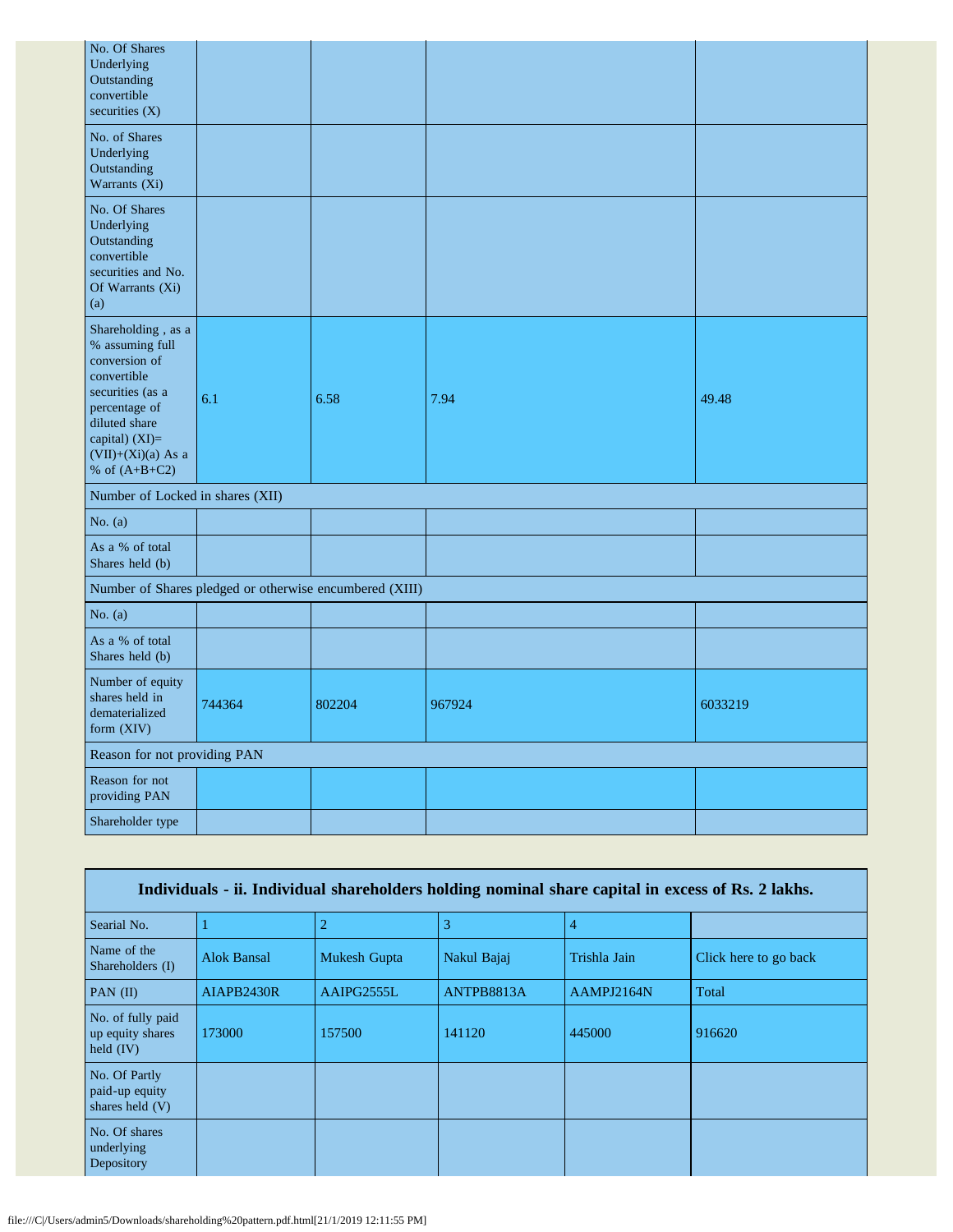| Receipts (VI)                                                                                                                                                                      |        |                                                               |        |        |        |  |  |
|------------------------------------------------------------------------------------------------------------------------------------------------------------------------------------|--------|---------------------------------------------------------------|--------|--------|--------|--|--|
| Total nos. shares<br>held $(VII) =$<br>$(IV)+(V)+(VI)$                                                                                                                             | 173000 | 157500                                                        | 141120 | 445000 | 916620 |  |  |
| Shareholding as a<br>% of total no. of<br>shares (calculated<br>as per SCRR,<br>1957) (VIII) As a<br>% of $(A+B+C2)$                                                               | 1.42   | 1.29                                                          | 1.16   | 3.65   | 7.52   |  |  |
|                                                                                                                                                                                    |        | Number of Voting Rights held in each class of securities (IX) |        |        |        |  |  |
| Class eg: X                                                                                                                                                                        | 173000 | 157500                                                        | 141120 | 445000 | 916620 |  |  |
| Class eg:y                                                                                                                                                                         |        |                                                               |        |        |        |  |  |
| Total                                                                                                                                                                              | 173000 | 157500                                                        | 141120 | 445000 | 916620 |  |  |
| Total as a % of<br><b>Total Voting rights</b>                                                                                                                                      | 1.42   | 1.29                                                          | 1.16   | 3.65   | 7.52   |  |  |
| No. Of Shares<br>Underlying<br>Outstanding<br>convertible<br>securities $(X)$                                                                                                      |        |                                                               |        |        |        |  |  |
| No. of Shares<br>Underlying<br>Outstanding<br>Warrants (Xi)                                                                                                                        |        |                                                               |        |        |        |  |  |
| No. Of Shares<br>Underlying<br>Outstanding<br>convertible<br>securities and No.<br>Of Warrants (Xi)<br>(a)                                                                         |        |                                                               |        |        |        |  |  |
| Shareholding, as a<br>% assuming full<br>conversion of<br>convertible<br>securities (as a<br>percentage of<br>diluted share<br>capital) (XI)=<br>(VII)+(X) As a %<br>of $(A+B+C2)$ | 1.42   | 1.29                                                          | 1.16   | 3.65   | 7.52   |  |  |
| Number of Locked in shares (XII)                                                                                                                                                   |        |                                                               |        |        |        |  |  |
| No. $(a)$                                                                                                                                                                          |        |                                                               |        |        |        |  |  |
| As a % of total<br>Shares held (b)                                                                                                                                                 |        |                                                               |        |        |        |  |  |
| Number of equity<br>shares held in<br>dematerialized<br>form (XIV)                                                                                                                 | 173000 | 157500                                                        | 141120 | 445000 | 916620 |  |  |
| Reason for not providing PAN                                                                                                                                                       |        |                                                               |        |        |        |  |  |
| Reason for not<br>providing PAN                                                                                                                                                    |        |                                                               |        |        |        |  |  |

| Any Other (specify) |  |  |               |  |              |  |  |
|---------------------|--|--|---------------|--|--------------|--|--|
| Searial No.         |  |  |               |  |              |  |  |
|                     |  |  | <b>Bodies</b> |  | Non-Resident |  |  |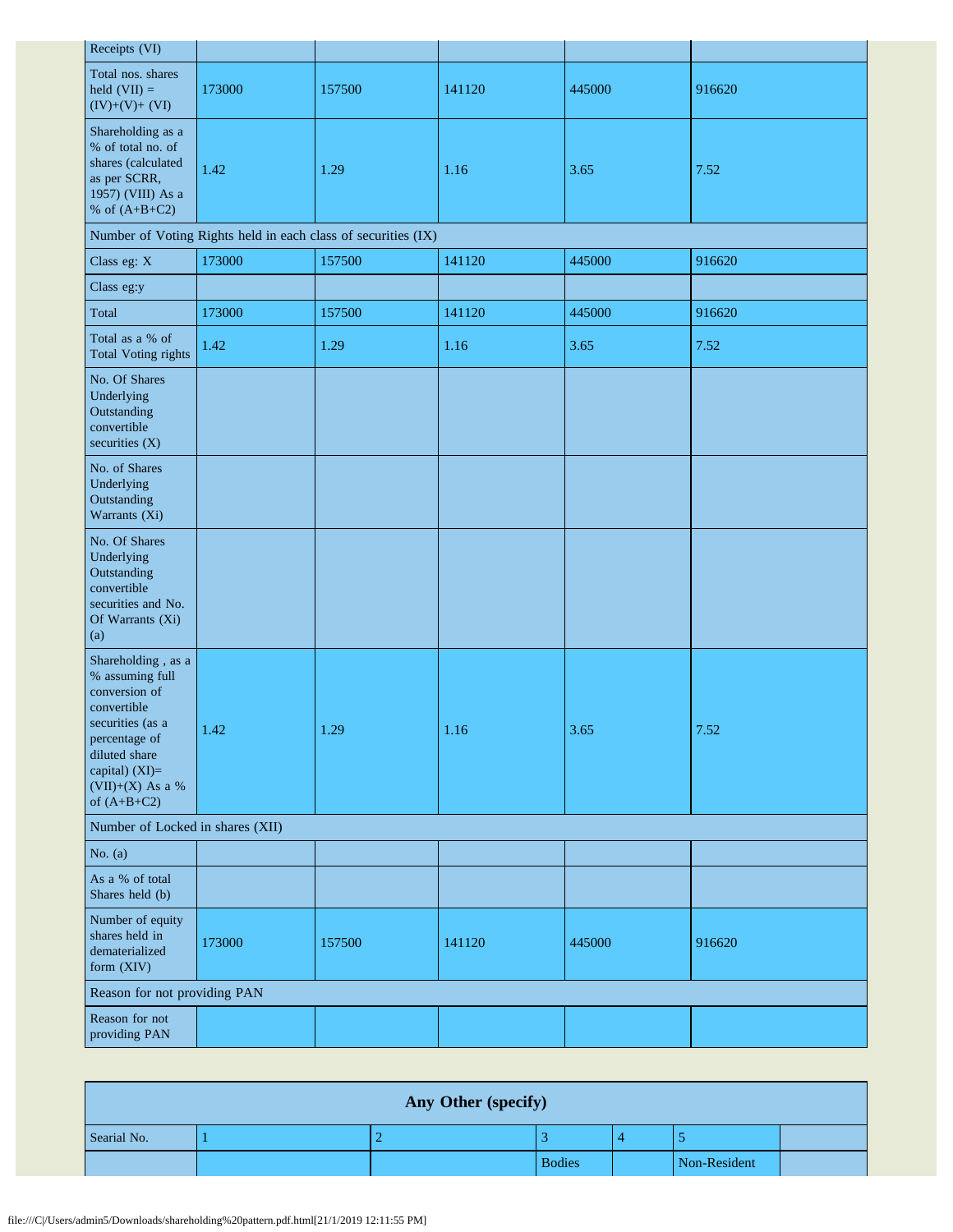| Category                                                                                                                                                                             | <b>Bodies Corporate</b>                                       | <b>Bodies Corporate</b>                   | Corporate | <b>HUF</b> | Indian (NRI) |                          |
|--------------------------------------------------------------------------------------------------------------------------------------------------------------------------------------|---------------------------------------------------------------|-------------------------------------------|-----------|------------|--------------|--------------------------|
| Category / More<br>than 1 percentage                                                                                                                                                 | More than 1 percentage of<br>shareholding                     | More than 1 percentage of<br>shareholding | Category  | Category   | Category     |                          |
| Name of the<br>Shareholders (I)                                                                                                                                                      | <b>Decent Portfolio Services</b><br>Private Limited           | Globe Capital Market Ltd                  |           |            |              | Click here to<br>go back |
| PAN (II)                                                                                                                                                                             | AAECD6843R                                                    | AAACG4267G                                |           |            |              | Total                    |
| No. of the<br>Shareholders (I)                                                                                                                                                       |                                                               | $\mathbf{1}$                              | 35        | 71         | 3            | 109                      |
| No. of fully paid<br>up equity shares<br>held (IV)                                                                                                                                   | 124748                                                        | 170000                                    | 602664    | 396186     | 6015         | 1004865                  |
| No. Of Partly<br>paid-up equity<br>shares held (V)                                                                                                                                   |                                                               |                                           |           |            |              |                          |
| No. Of shares<br>underlying<br>Depository<br>Receipts (VI)                                                                                                                           |                                                               |                                           |           |            |              |                          |
| Total nos. shares<br>held $(VII) =$<br>$(IV)+(V)+(VI)$                                                                                                                               | 124748                                                        | 170000                                    | 602664    | 396186     | 6015         | 1004865                  |
| Shareholding as a<br>% of total no. of<br>shares (calculated<br>as per SCRR,<br>1957) (VIII) As a<br>% of $(A+B+C2)$                                                                 | 1.02                                                          | 1.39                                      | 4.94      | 3.25       | 0.05         | 8.24                     |
|                                                                                                                                                                                      | Number of Voting Rights held in each class of securities (IX) |                                           |           |            |              |                          |
| Class eg: X                                                                                                                                                                          | 124748                                                        | 170000                                    | 602664    | 396186     | 6015         | 1004865                  |
| Class eg:y                                                                                                                                                                           |                                                               |                                           |           |            |              |                          |
| Total                                                                                                                                                                                | 124748                                                        | 170000                                    | 602664    | 396186     | 6015         | 1004865                  |
| Total as a % of<br><b>Total Voting rights</b>                                                                                                                                        | 1.02                                                          | 1.39                                      | 4.94      | 3.25       | 0.05         | 8.24                     |
| No. Of Shares<br>Underlying<br>Outstanding<br>convertible<br>securities $(X)$                                                                                                        |                                                               |                                           |           |            |              |                          |
| No. of Shares<br>Underlying<br>Outstanding<br>Warrants (Xi)                                                                                                                          |                                                               |                                           |           |            |              |                          |
| No. Of Shares<br>Underlying<br>Outstanding<br>convertible<br>securities and No.<br>Of Warrants (Xi)<br>(a)                                                                           |                                                               |                                           |           |            |              |                          |
| Shareholding, as a<br>% assuming full<br>conversion of<br>convertible<br>securities (as a<br>percentage of<br>diluted share<br>capital) (XI)=<br>$(VII)+(X)$ As a %<br>of $(A+B+C2)$ | 1.02                                                          | 1.39                                      | 4.94      | 3.25       | 0.05         | 8.24                     |